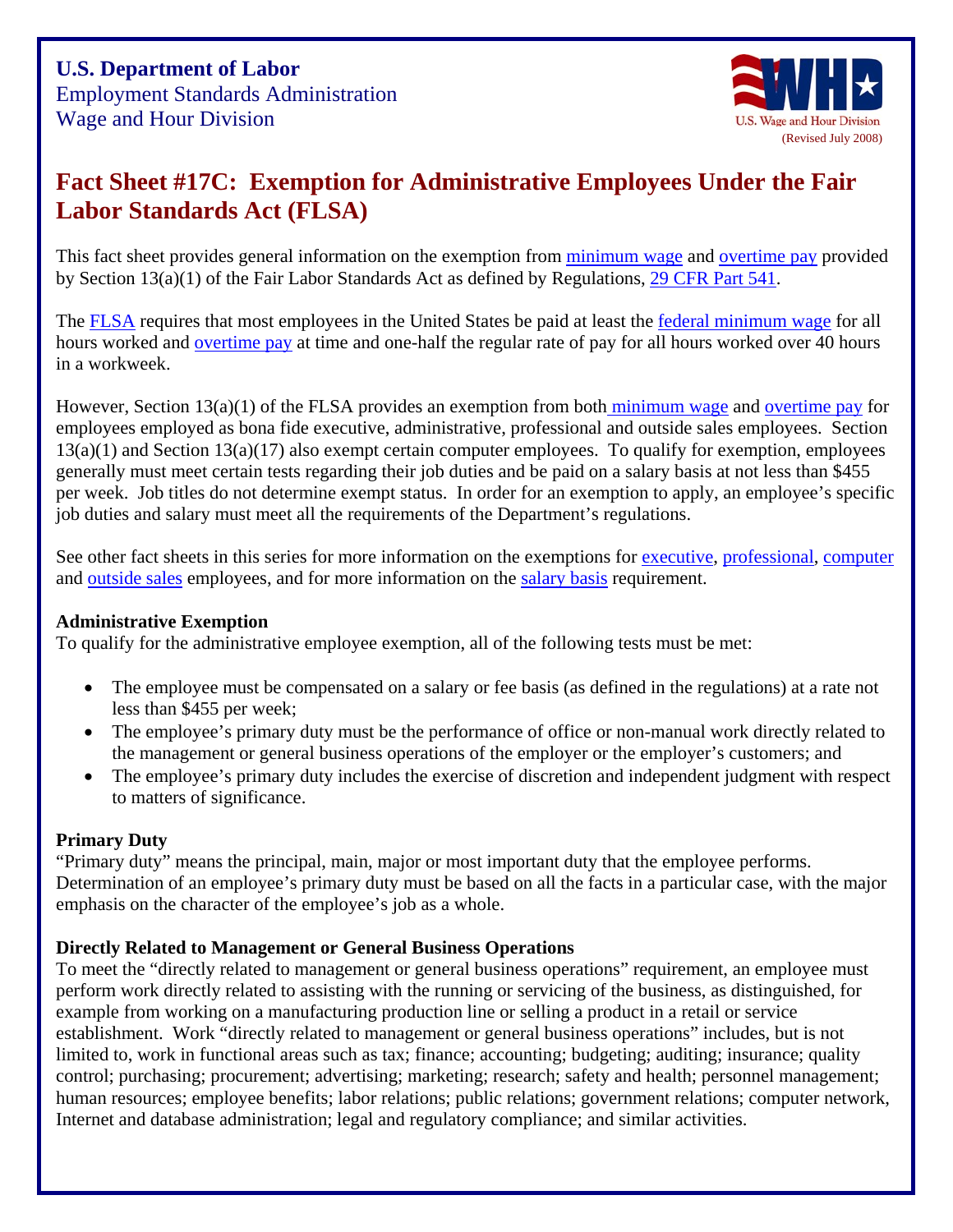#### **Employer's Customers**

An employee may qualify for the administrative exemption if the employee's primary duty is the performance of work directly related to the management or general business operations of the employer's customers. Thus, employees acting as advisors or consultants to their employer's clients or customers — as tax experts or financial consultants, for example — may be exempt.

#### **Discretion and Independent Judgment**

In general, the exercise of discretion and independent judgment involves the comparison and the evaluation of possible courses of conduct and acting or making a decision after the various possibilities have been considered. The term must be applied in the light of all the facts involved in the employee's particular employment situation, and implies that the employee has authority to make an independent choice, free from immediate direction or supervision. Factors to consider include, but are not limited to: whether the employee has authority to formulate, affect, interpret, or implement management policies or operating practices; whether the employee carries out major assignments in conducting the operations of the business; whether the employee performs work that affects business operations to a substantial degree; whether the employee has authority to commit the employer in matters that have significant financial impact; whether the employee has authority to waive or deviate from established policies and procedures without prior approval, and other factors set forth in the regulation. The fact that an employee's decisions are revised or reversed after review does not mean that the employee is not exercising discretion and independent judgment. The exercise of discretion and independent judgment must be more than the use of skill in applying well-established techniques, procedures or specific standards described in manuals or other sources.

#### **Matters of Significance**

The term "matters of significance" refers to the level of importance or consequence of the work performed. An employee does not exercise discretion and independent judgment with respect to matters of significance merely because the employer will experience financial losses if the employee fails to perform the job properly. Similarly, an employee who operates very expensive equipment does not exercise discretion and independent judgment with respect to matters of significance merely because improper performance of the employee's duties may cause serious financial loss to the employer.

## **Educational Establishments and Administrative Functions**

The administrative exemption is also available to employees compensated on a salary or fee basis at a rate not less than \$455 a week, or on a salary basis which is at least equal to the entrance salary for teachers in the same educational establishment, and whose primary duty is performing administrative functions directly related to academic instruction or training in an educational establishment. Academic administrative functions include operations directly in the field of education, and do not include jobs relating to areas outside the educational field.Employees engaged in academic administrative functions include: the superintendent or other head of an elementary or secondary school system, and any assistants responsible for administration of such matters as curriculum, quality and methods of instructing, measuring and testing the learning potential and achievement of students, establishing and maintaining academic and grading standards, and other aspects of the teaching program; the principal and any vice-principals responsible for the operation of an elementary or secondary school; department heads in institutions of higher education responsible for the various subject matter departments; academic counselors and other employees with similar responsibilities. Having a primary duty of performing administrative functions directly related to academic instruction or training in an educational establishment includes, by its very nature, exercising discretion and independent judgment with respect to matters of significance.

#### **[Highly Compensated Employees](http://www.dol.gov/esa/regs/whd/compliance/fairpay/fs17h_highly_comp.htm)**

Highly compensated employees performing office or non-manual work and paid total annual compensation of \$100,000 or more (which must include at least \$455 per week paid on a salary or fee basis) are exempt from the